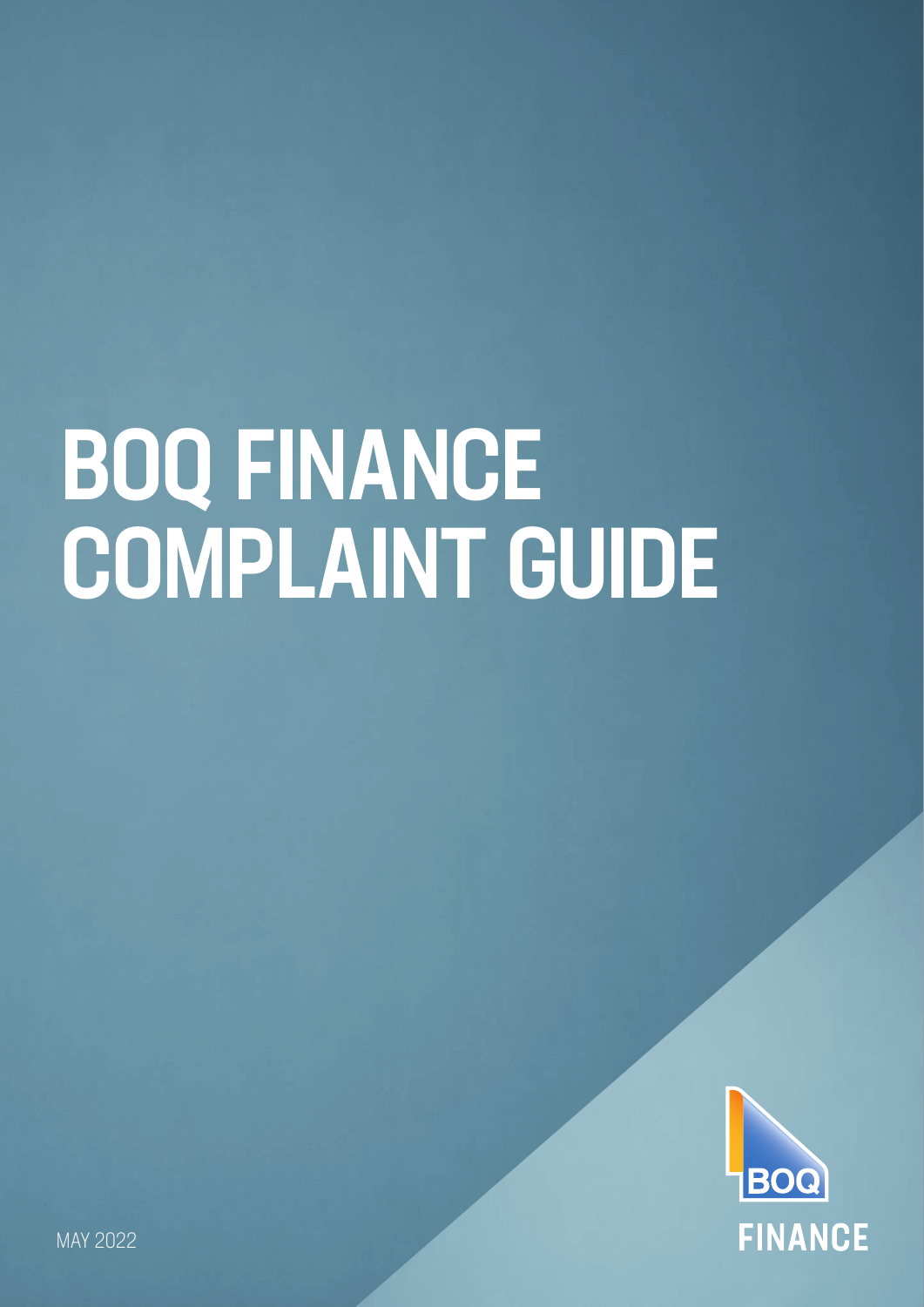# **If you're not happy with our service, we want to fix it**

We're always looking for ways to improve our service, and hearing from customers is a key part of that.

If we don't meet your expectations, we want you to tell us what happened and how we can improve what we do. By hearing your complaint and working with you to resolve it, we'll learn how to prevent it happening again.

| What happens when you<br>make a complaint | If you make a complaint we'll take you through a simple process. Throughout this process<br>we will:                                                                                                                                                                                 |
|-------------------------------------------|--------------------------------------------------------------------------------------------------------------------------------------------------------------------------------------------------------------------------------------------------------------------------------------|
|                                           | acknowledge your complaint promptly                                                                                                                                                                                                                                                  |
|                                           | apologise if we've done something wrong                                                                                                                                                                                                                                              |
|                                           | listen and try to understand your concerns                                                                                                                                                                                                                                           |
|                                           | treat you with respect, sensitivity and compassion                                                                                                                                                                                                                                   |
|                                           | consider your complaint fairly and objectively                                                                                                                                                                                                                                       |
|                                           | act with integrity.                                                                                                                                                                                                                                                                  |
|                                           | We're happy to help you at any time during the process with any specific needs you may<br>have (see Extra support below).                                                                                                                                                            |
| <b>Asking someone to</b><br>represent you | You can ask another person to manage your complaint for you, such as a family member,<br>lawyer or financial counsellor. You'll need to give them a written authorisation so they can<br>prove that they're acting for you. In some cases we may still need to contact you directly. |
|                                           | You can locate the Authority Form at www.boqfinance.com.au/feedback-and-<br>complaints.                                                                                                                                                                                              |
| How to make a complaint                   | 1. Tell us what happened                                                                                                                                                                                                                                                             |
|                                           | Contact us using any of the methods and tell us:                                                                                                                                                                                                                                     |
|                                           | your full name and address (or if someone is representing you, their contact details)                                                                                                                                                                                                |
|                                           | what went wrong                                                                                                                                                                                                                                                                      |
|                                           | what you'd like us to do to fix it.                                                                                                                                                                                                                                                  |
|                                           | You can:                                                                                                                                                                                                                                                                             |
|                                           | Call our local Customer Contact Centre on<br>1800 245 614, 8:00 am - 5:00 pm (AEST).                                                                                                                                                                                                 |
|                                           | Use our online complaints form at www.boqfinance.<br>com.au/feedback-and-complaints                                                                                                                                                                                                  |
|                                           | Send a letter to Customer Relations, Reply Paid 2258,<br>Brisbane Qld 4001.                                                                                                                                                                                                          |
|                                           |                                                                                                                                                                                                                                                                                      |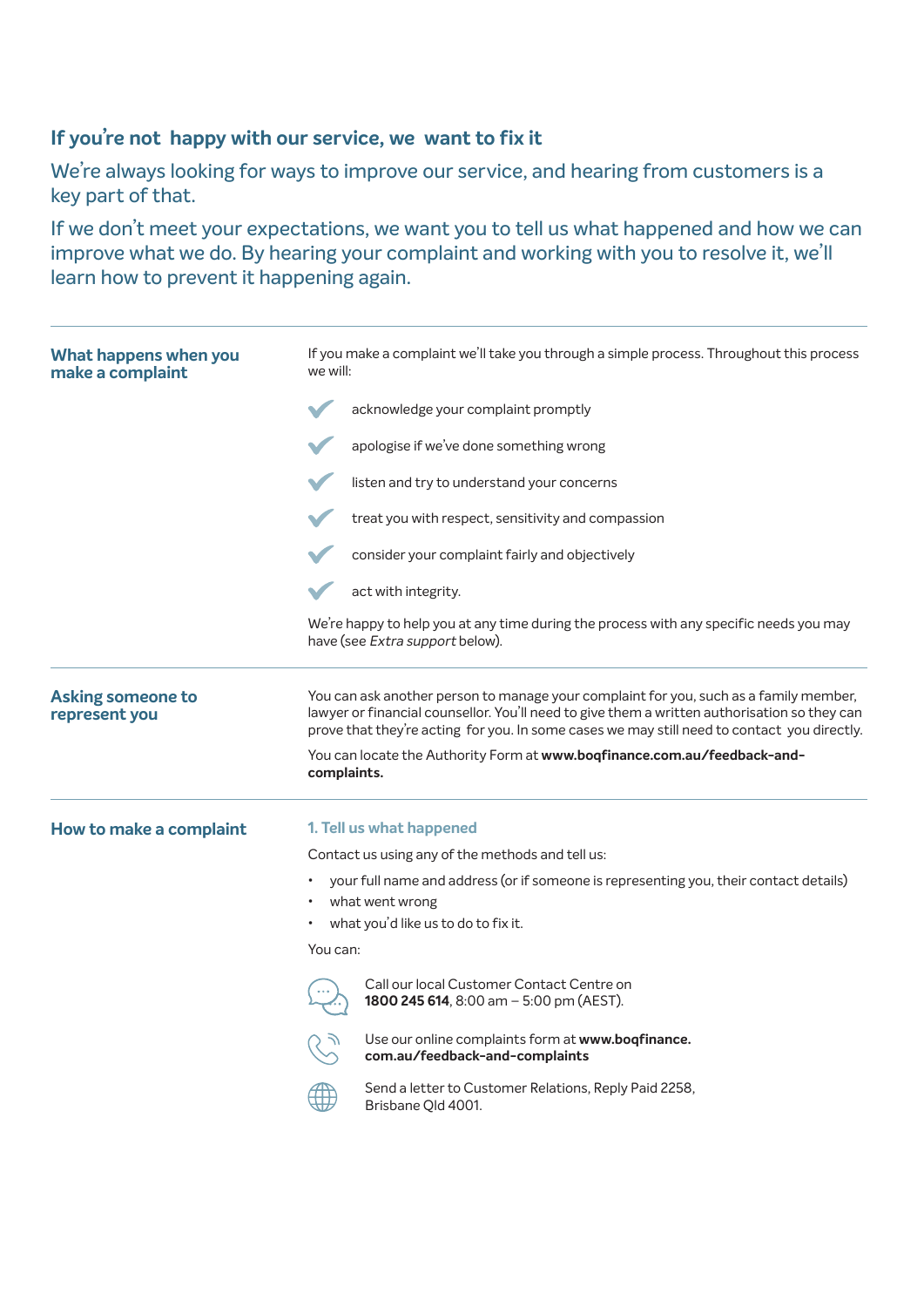### **How to make a complaint (continued)**

### **2. We'll acknowledge your complaint and try to resolve it**

If we receive your complaint over the phone, we'll acknowledge your complaint and try to resolve it immediately.

If we receive your complaint in writing, we will:

- acknowledge it within 1 business day
- give you the name and contact details of the person handling your complaint.

If we can't resolve your complaint immediately, we'll tell you:

- who will be handling your complaint
- their contact details
- when you can expect us to resolve it.

### **How we'll review your complaint**

We'll aim to find a fair solution to your complaint using all relevant information and common sense. We'll consider your conduct, our conduct and the contract between us. During our review we may need to ask you for more information.

### **How long it will take**

If your complaint is about financial hardship or a default notice, we'll try to resolve it within 21 days. All other complaints we aim to resolve within 30 days.

If we need more time, we'll explain why and tell you when you can expect our response. If your complaint relates to a matter with BOQ Credit Pty Limited, BOQ Funding Pty Limited or BOQF Cashflow Finance Pty Ltd, we'll also tell you about your right to take your complaint to the Australian Financial Complaints Authority.

### **How we confirm the result**

We'll confirm any resolution of your complaint in writing if:

- the complaint was about financial hardship, or
- it takes more than five business days to resolve, or
- you ask us to.

If you're satisfied with how we've resolved your complaint, that's the end of the process.

### **3. If you're not satisfied with our response**

If you're not satisfied with how we've resolved your complaint, you can ask our internal Customer Relations team to review our decision or if your complaint relates to a matter with BOQ Credit Pty Limited, BOQ Funding Pty Limited or BOQF Cashflow Finance Pty Ltd you can take it to the free, independent, external dispute resolution scheme provided by the Australian Financial Complaints Authority (AFCA).

### **Contacting Customer Relations**

You can contact our Customer Relations team on **1800 663 080** between 8:30 am – 5:00 pm AEST, Monday to Friday or send an email to **[customer.relations@boq.com.au](mailto:customer.relations%40boq.com.au?subject=).**

### **Contacting AFCA**

If your complaint relates to a matter with BOQ Credit Pty Limited, BOQ Funding Pty Limited or BOQF Cashflow Finance Pty Ltd and you're not satisfied with our response, you can ask the Australian Financial Complaints Authority (**AFCA**) to review it. AFCA provides a free, independent external dispute resolution process.



Call them on **1800 931 678** (free call)

Send an email to **[info@afca.org.au](mailto:%20info%40afca.org.au?subject=)** or go to **[www.afca.org.au](http://www.afca.org.au)** 

Send a letter to Australian Financial Complaints Authority GPO Box 3, Melbourne VIC 3001

You can find out more about AFCA at **[www.afca.org.au](http://www.afca.org.au)**